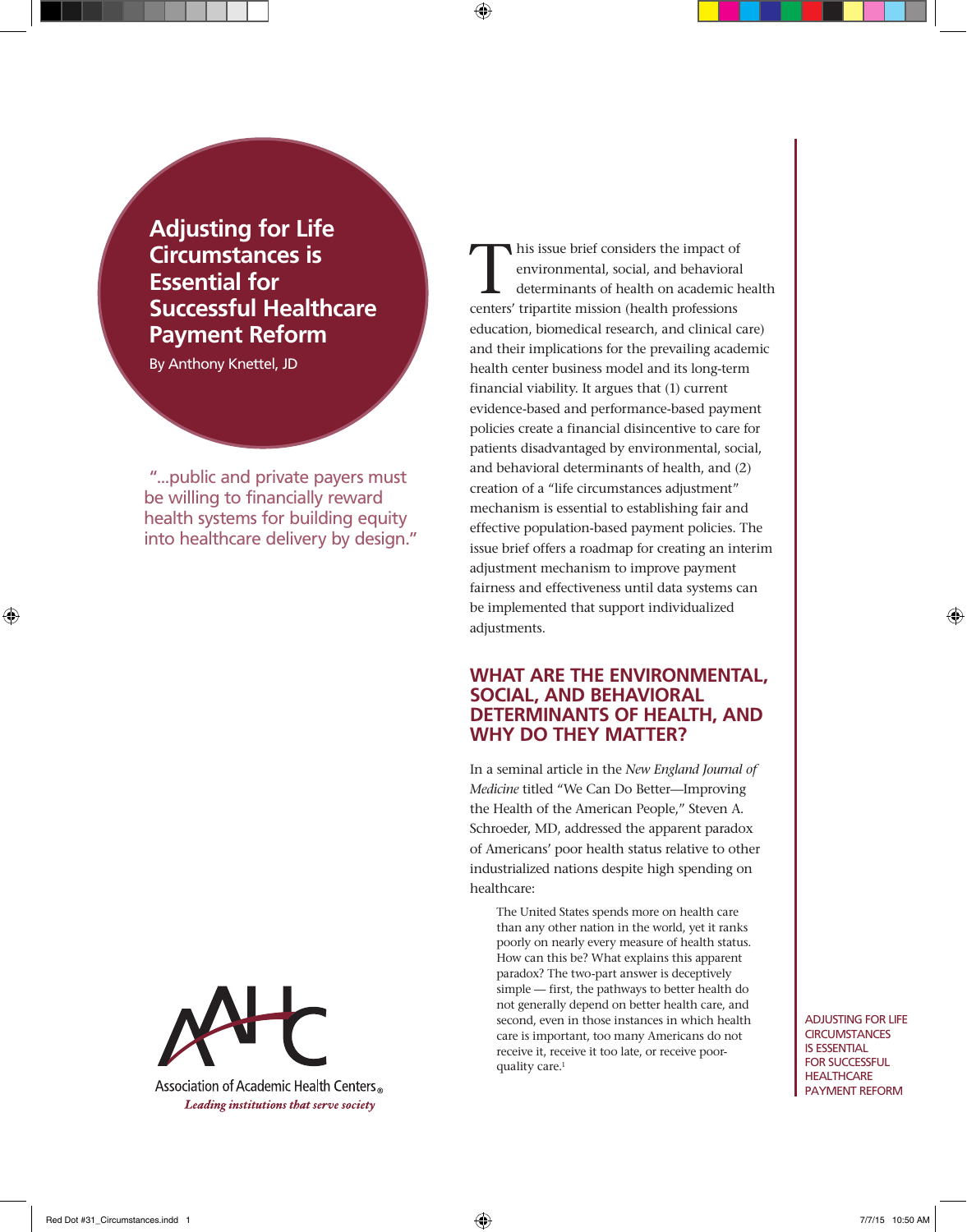…emerging research suggests that a wide range of environmental, social, and behavioral determinants of health can result in very large disparities in health status and life expectancy.

Although the foundational determinants of health are communicable and non-communicable disease, a growing body of evidence argues that individual, community, and population health can be significantly affected by the environment, social circumstances, and behavioral choices. For example: low income, limited education, and lack of access to care are associated with shorter life expectancy; prevailing western dietary norms are linked to obesity and its related medical conditions; and urbanization is associated with increased stress, depression, and automotive injuries and fatalities. Indeed, emerging research suggests that a wide range of environmental, social, and behavioral determinants of health can result in very large disparities in health status and life expectancy.2 Moreover, these factors can interact with each other to compound their impact.<sup>3</sup>

# **THE RELEVANCE OF ENVIRONMENTAL, SOCIAL, AND BEHAVIORAL DETERMINANTS OF HEALTH TO ACADEMIC HEALTH CENTERS' TRIPARTITE MISSION**

Traditionally, those academic health centers that have placed high priority on addressing environmental, social, and behavioral determinants of health have often been motivated by a strong commitment to public health, social mission, and community benefit. As the full extent of the impact of these determinants on clinical treatment and outcomes becomes better understood, however, more academic health centers are focusing on their direct relevance to the patient care mission. These determinants of health are so essential to optimal patient care and treatment outcomes that the Institute of Medicine (IOM) recently issued a report recommending their inclusion in electronic health records:

Determinants of health — like physical activity levels and living conditions — have traditionally been the concern of public health and have not been linked closely to clinical practice. However, if standardized social and behavioral data can be incorporated into patient electronic health records (EHRs), those data can provide crucial information about factors that influence health and the effectiveness of treatment. Such information is useful for diagnosis, treatment choices, policy, health care system design, and innovations to improve health outcomes and reduce health care cost.<sup>4</sup>

Moreover, sociodemographic factors can function as confounders in performance measures.<sup>5</sup> An expert panel convened by the National Quality Forum (NQF) described their relevance to clinical performance measurement:

Increasingly, policymakers and other leaders have raised the question of whether performance measures used in accountability applications, including public reporting and pay-for-performance, should be adjusted for sociodemographic factors in order to improve the accuracy of performance results. There is a substantial body of evidence that sociodemographic factors influence a variety of patient outcomes and some processes.6

As expert consensus grows that environmental, social, and behavioral determinants of health have a direct impact on the clinical mission, the implications for academic health centers' education and research missions also become clearer:

- If successful treatment outcomes are dependent, in part, on health professionals' awareness of upstream environmental, social, and behavioral factors that impact and potentially undermine the efficacy of patient care, *health professions curriculum and training programs must be adapted to teach and emphasize this awareness*.
- Similarly, academic health centers, especially those involved in clinical trials and translational research, must ask *how and to what extent the accuracy and validity of their research are affected by environmental, social, and behavioral determinants of health,* and adopt appropriate strategies to account for the impact on research.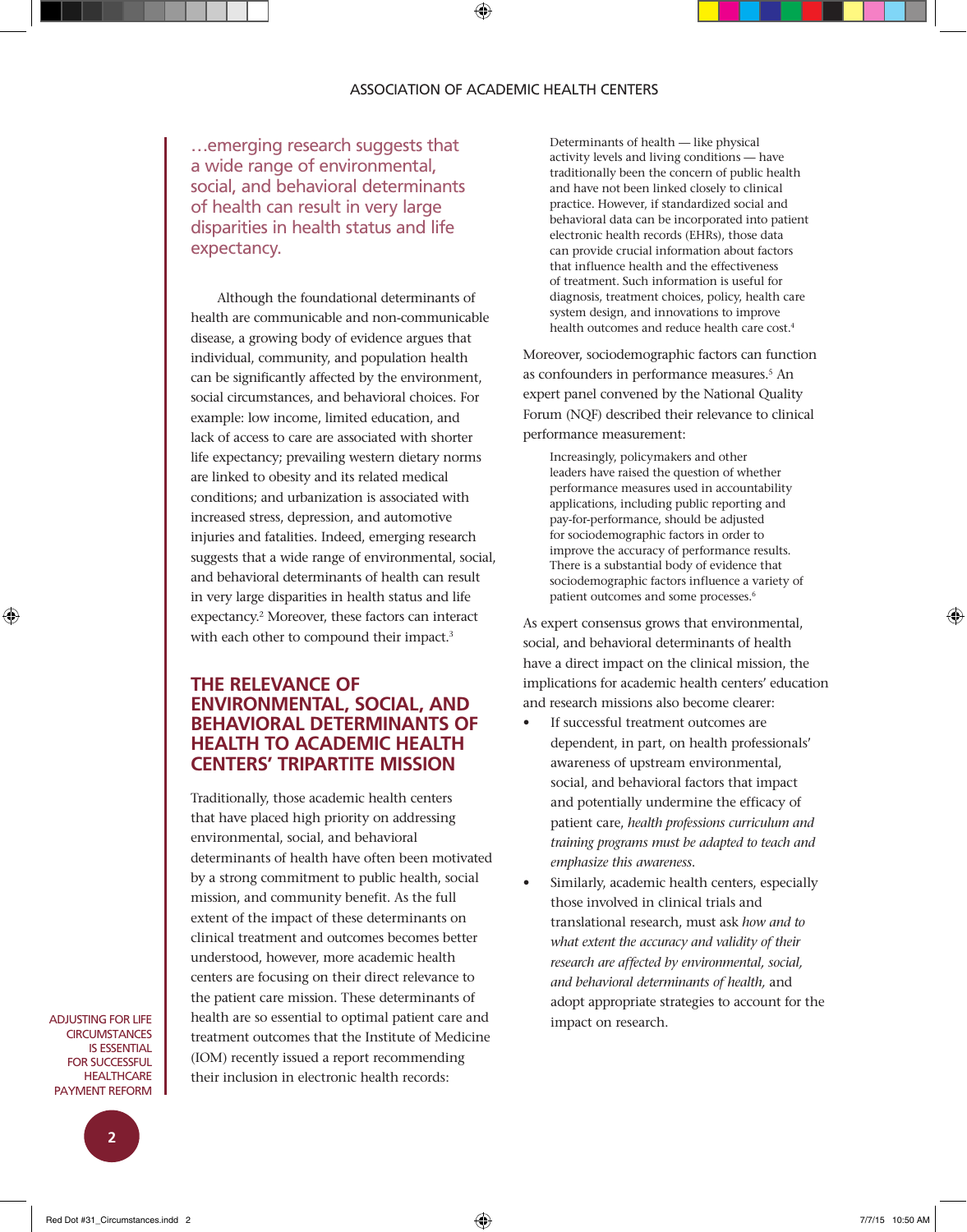## **OPTIMIZING VALUE AND REDUCING DISPARITIES DEPEND ON PAYMENT POLICIES THAT TAKE ENVIRONMENTAL, SOCIAL, AND BEHAVIORAL DETERMINANTS OF HEALTH INTO ACCOUNT**

The NQF expert panel succinctly summarized concerns about the impact of current U.S. policy (i.e., no adjustment of measures for sociodemographic factors) on disadvantaged patient populations:

- Providers avoiding serving disadvantaged populations to ward off being labeled a poor performer, resulting in worsened access to care for vulnerable patients;
- Funds shifting from those who serve the disadvantaged to those who serve the affluent based on performance-based incentives. Safety-net providers then have fewer resources to care for vulnerable populations and the array of additional services that they need; and
- Consumers and payers avoiding providers who serve disadvantaged populations because they are labeled poor performers, which may not accurately reflect underlying quality of care.

Most of the experts on the panel concluded that the current policy is unintentionally weakening the network of providers that serves disadvantaged populations, which could end up worsening disparities.7 This behavioral response could get significantly stronger as awareness of the impact of environmental, social, and behavioral determinants of health on measured performance becomes more widely recognized.

The policy community has begun discussing various ways in which the differential cost of effectively treating patients disadvantaged by environmental, social, and behavioral determinants of health might be financed. One interesting approach is being funded by the Federal Reserve Bank:

The combination of fee-for-service payments and the U.S. health care system's standing commitment to treating existing illness discourages spending on the behavioral, social, and environmental (that is, the nonmedical)

conditions that contribute most to long-term health. Pay-for-success, alternatively known as social impact bonds, or SIBs, offers a possible solution. The pay-for-success model relies on an investor that is willing to fund a nonmedical intervention up front while bearing the risk that the intervention may fail to prevent disease in the future. Should the intervention succeed, however, the investor is repaid in full by a predetermined payer (such as a public health agency) and receives an additional return on its investment as a reward for taking on the risk. Pay-for-success pilots are being developed to reduce asthma-related emergencies among children, poor birth outcomes, and the progression of prediabetes to diabetes, among other applications. These efforts, supported by key policy reforms such as public agency data sharing and coordinated care, promise to increase the number of evidence-based nonmedical service providers and seed a new market that values health, not just health care.<sup>8</sup>

While this market-based approach holds promise, as conceived, it appears most suitable to providing financing for targeted diseasespecific interventions rather than addressing environmental, social, and behavioral determinants of health in a systematic manner. Its success is highly dependent on the availability of willing investors in local markets, which suggests its utilization would vary significantly across communities.

In an earlier issue brief, the AAHC elaborated concerns regarding the business case for academic health centers addressing environmental, social, and behavioral determinants of health:

*The business case is undermined by payment systems that do not currently provide adequate incentives to address environmental, social, and behavioral determinants of health, and it is uncertain when and how these incentives will be developed and implemented.* For example, the benchmarks and incentives at the core of the Medicare Shared Savings Program (as currently defined) do not adequately take into account that environmental, social, and behavioral determinants of health can have a significant adverse impact on health outcomes. Healthcare providers with a case mix that includes a disproportionate number of disadvantaged patients (as is often the case for academic health centers) are likely to experience poorer overall population health outcomes than would otherwise be expected based on severity of illness and quality of care provided. Without some mechanism to adjust for environmental, social, and behavioral determinants of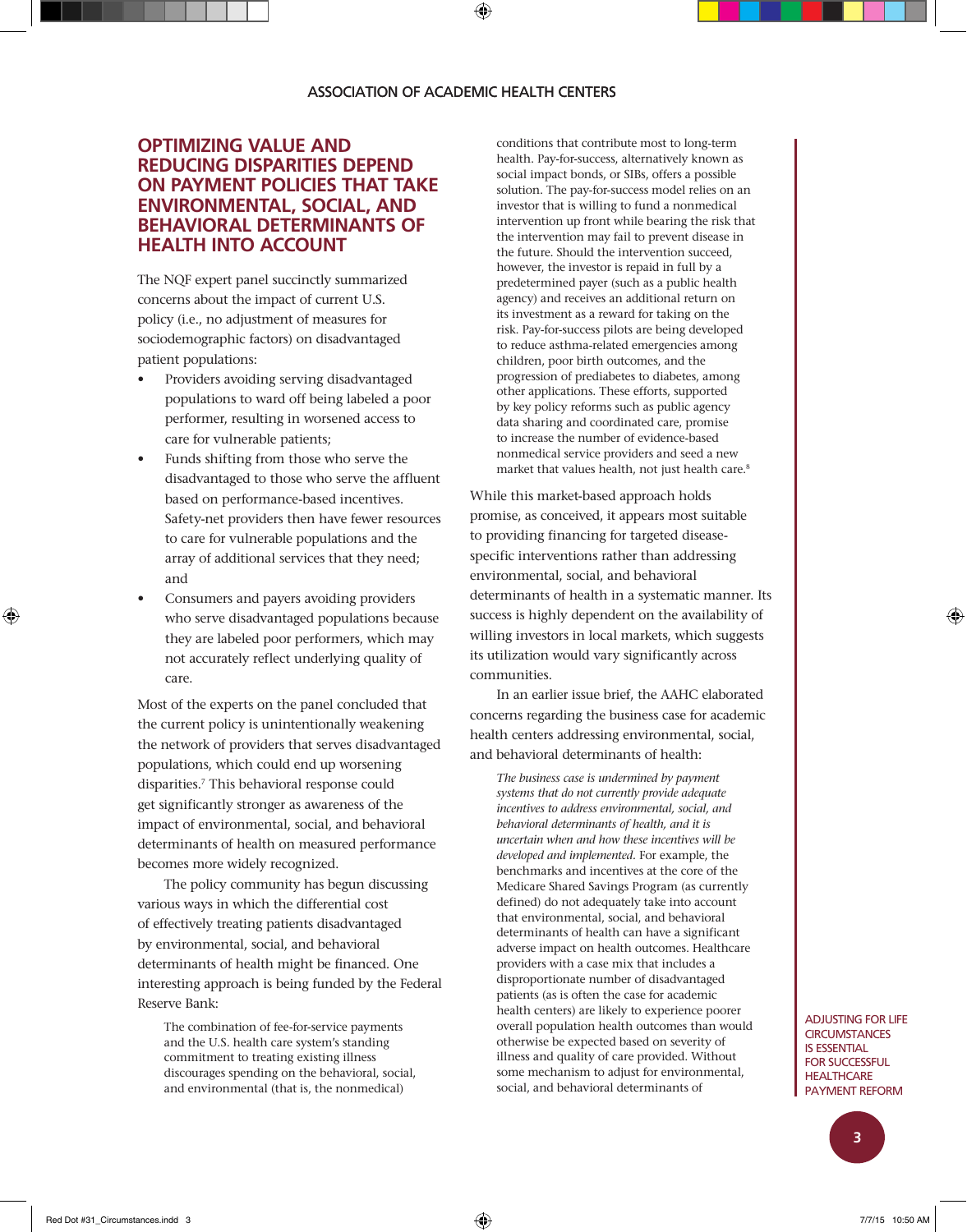health, these providers will be burdened with a competitive disadvantage qualifying for shared savings relative to providers with a more favorable case mix. This, in turn, creates an incentive to exclude providers with an unfavorable case mix (including academic health centers) from ACOs, and dilutes the effectiveness of the Shared Savings Program's incentives by rewarding favorable case mix instead of superior performance.

This problem is not unique to Medicare ACOs, and should be addressed in any arrangement, public or private, that seeks to incent and reward healthcare providers based on improved population outcomes. *Thus, there is an urgent need for dialogue among health care providers and third-party payers to develop and implement a viable adjustment mechanism that can be incorporated into reimbursement policies.* [emphasis added]<sup>9</sup>

Current policies to reduce hospital readmission rates illustrate the challenge. It is possible for academic health centers to take steps to mitigate the disparities in clinical outcomes (i.e., higher hospital readmissions) for disadvantaged patient populations. But doing so requires expenditure of additional resources, such as early intervention and more intense involvement by social workers, nurses, pharmacists, and nutrition professionals in post-discharge follow-up. These necessary interventions, which can significantly increase the cost of care, are unrecognized (and therefore unreimbursed) under current policy.

As pay-for-performance, value-based purchasing, and accountable care requirements become more prevalent, the problem will deepen:

Safety-net hospitals and providers will fail in increasing numbers under the financial burden of new federal laws and programs aimed at reducing costs, improving quality, and increasing access – including pay-forperformance programs that do not risk-adjust outcomes measures for sociodemographic factors. If safety-net providers fail, disparities in outcomes and access will only worsen for lowincome and disadvantaged patients.10

It is time to broaden the expectation of what a healthcare system can do to include redesigning healthcare services to achieve health equity.<sup>11</sup> For that to happen, however, public and private payers must be willing to financially reward health systems for building equity into healthcare delivery by design.

It is possible for academic health centers to take steps to mitigate the disparities in clinical outcomes...for disadvantaged patient populations. But doing so requires expenditure of additional resources.

## **A CONCEPTUAL APPROACH THAT ACCOUNTS AND ADJUSTS FOR ENVIRONMENTAL, SOCIAL, AND BEHAVIORAL DETERMINANTS OF HEALTH**

Our national healthcare policy (and the healthcare system itself) is moving in the direction of increased reliance on outcomes and cost measurement tied to pay-for-performance, value-based purchasing and accountable care. One of the unintended consequences of this shift is to put health professionals and institutions, including academic health centers, at financial risk for treating patients who are detrimentally impacted by environmental, social, and behavioral determinants of health. The financial risk of treating such patients, in the absence of adjustments for life circumstances, creates an economic incentive for avoidance. While some healthcare providers have found successful strategies to minimize the number of such patients in their case mix, academic health centers and other safety-net providers, as a result of either voluntary mission or mandates, treat a disproportionate share of such patients.

In an unpublished paper shared with AAHC, Steven H. Lipstein, President and CEO of BJC Healthcare, described the need for an adjustment mechanism this way:

Now comes the hard part. How do we make fair comparisons of outcomes performance? Current methods include "case mix" adjustments that attempt to equalize patient populations with regard to various types of medical conditions, the relative severity of those conditions, and the co-existence of other conditions that add to the degree of complexity. Absent from these methods are adjustments for the degreeof-difficulty or complexity associated with each patient's individual life circumstances, yet, in many instances, we know that life circumstances have as much to do with patient-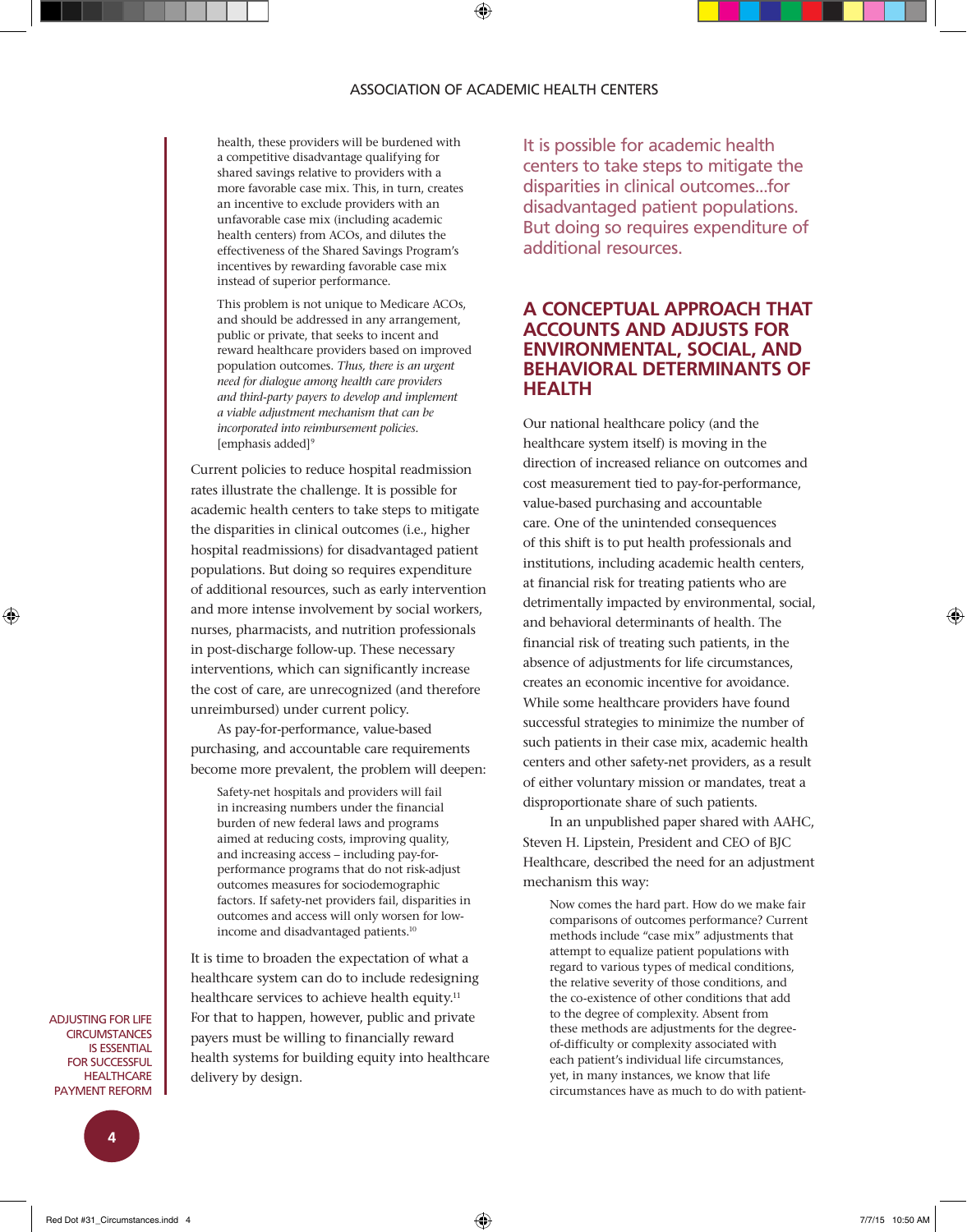#### ASSOCIATION OF ACADEMIC HEALTH CENTERS

specific outcomes as do activities embedded with the health care delivery system.<sup>12</sup>

There are many ways, some obvious and some less so, that an individual's life circumstances can have an adverse impact on clinical outcomes, including:

- *Alcohol and substance abuse.* People with addictions have difficulty adhering to treatment regimens of care prescribed by medical professionals, making optimal outcomes difficult to realize.
- *Chronic lack of health insurance.* Individuals and their families who lack insurance over the long term tend to use healthcare services inefficiently and ineffectively, often seeking care in suboptimal settings. Even when they become insured (e.g., as a result of ACA), these patterns of care-seeking persist.<sup>13</sup>
- *Chronic lack of paid sick leave.* Many working poor families are employed in service industries that do not provide paid sick leave, much less health insurance. This imposes a double financial burden on the uninsured working poor—loss of income on top of outof-pocket healthcare expenses—unless they seek care from hospital emergency rooms after work hours.
- *Disability.* Physical and behavioral disabilities make it more difficult for people managing acute and chronic medical conditions to achieve optimal patient outcomes.
- *Education, literacy, and English fluency.* People with limited education, literacy, and English fluency often have difficulty effectively managing their health conditions, fully complying with complicated treatment regimens, and reading medication labels or instructions provided by medical professionals at the time of discharge from the hospital, the emergency room, or the doctor's office. All of which impede achieving optimal patient outcomes.
- *Obesity and tobacco use.* Obesity and tobacco are contributing factors to many health conditions, and they also impede treatment and optimal outcomes of other conditions.
- *Poverty and household income.* Medications, outof-hospital nursing and rehabilitation services, and other out-of-pocket medical expenses

that exceed family resources undermine convalescence following a surgery or illness and impede optimal patient outcomes.

• *Geography.* Environmental exposure, access to transportation, food deserts, and lack of healthcare providers are some of the factors associated with where someone lives or works.

One way to mitigate the financial risk of treating such patients is to add to the current case mix index (CMI) a new supplemental patient classification methodology that serves as a life circumstances index (LCI). Like CMI coding, the LCI coding would be used by health professionals to assess the increased risks associated with each patient's life circumstances.

Lipstein suggests that each time a patient seeks care, the treating health professional would tabulate and update the patient's LCI codes. The LCI coding would be submitted, along with all other claims data and case mix coding, to the Centers for Medicare and Medicaid Services (CMS). Once a sufficiently large data sample has accumulated, outcomes researchers could correlate life circumstances with both patientspecific outcomes and the cost of producing those outcomes, using their findings as the basis to propose an adjustment mechanism. Eventually, the LCI codes could be expanded to non-Medicare payment systems as well.

A well-designed LCI coding procedure could be designed to be no more complicated or susceptible to abuse than other coding systems (e.g., CPT, ICD, DRG). Each patient could receive unique codes to identify whether they:

- Are living in poverty;
- Did not finish high school;
- Cannot read English at a specified grade level;
- Have a body mass index above a specified level;
- Have a history of smoking;
- Have a physical or behavioral disability;

Individuals and their families who lack insurance over the long term tend to use healthcare services inefficiently and ineffectively, often seeking care in suboptimal settings.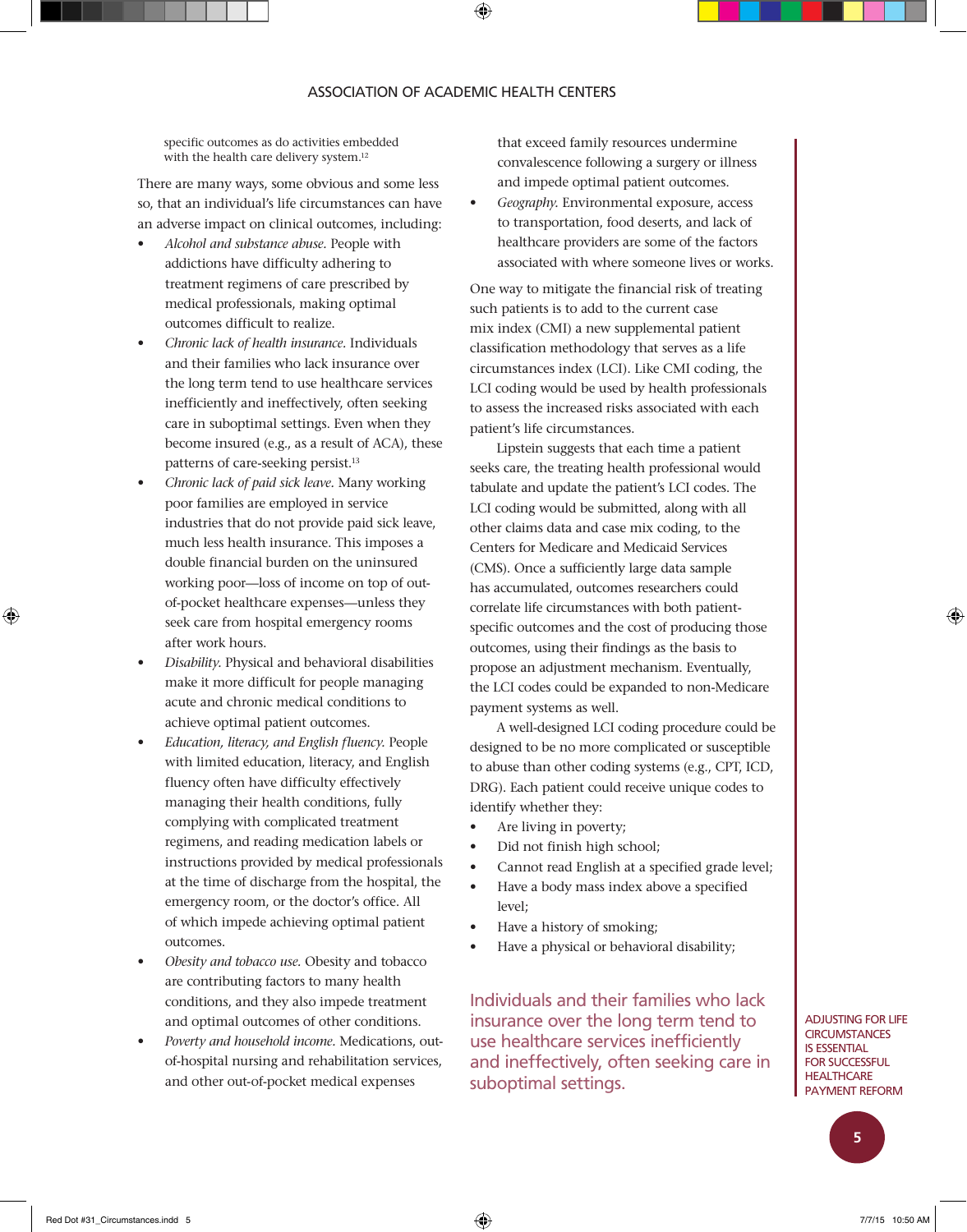- Are alcohol or drug abusers; and
- Are affected by other relevant life circumstances.

With the benefit of subsequent analyses, outcomes researchers could develop coding groupers to demonstrate how the co-existence of several difficult life circumstances impact a single patient and add to both the cost and the degree of difficulty in achieving optimal patient-care outcomes.

If the health outcomes improvement goals of the Affordable Care Act (ACA), and health reform in general, are to be fully realized, policymakers need to encourage the pursuit of optimal clinical outcomes for *all* patients, including those whose life circumstances make it more difficult for healthcare professionals to achieve those clinical outcomes. Complementing existing case mix indices with a life circumstances index is one potential policy response; other risk adjustment methodologies may be possible. The specific methodology used is ultimately less important than eliminating this critical blind spot in current payment policy.

### **A ROADMAP FOR TRANSITIONAL STRATEGIES TO IMPLEMENT A LIFE CIRCUMSTANCES ADJUSTMENT MECHANISM**

Implementation of a life circumstances index (or alternative sociodemographic risk adjustment methodology) is no small task given that electronic health records and coding systems do not currently capture the data needed to calculate such risk on an individual basis, and outcomes researchers have not yet developed coding groupers to demonstrate how the co-existence of several difficult life circumstances impact a single patient and add to both the cost and the degree of difficulty in achieving optimal patient care outcomes. *Therefore, AAHC urges policymakers to consider implementing an interim adjustment mechanism to provide approximate adjustments on a geographic/population basis while the infrastructure and research needed to make individualized adjustments is being developed.*

Online databases, such as Countyhealthrankings.org and Healthdata.org,

illustrate how an interim adjustment mechanism might work. It is already possible to map differences in health status and life expectancy to the state, county, zip code, and census tract level. A similar database could be used to estimate the degree to which patients are impacted by such determinants based on where they live. While basing the adjustment on census tract would be most accurate, using zip codes might initially be easier since healthcare providers already have this information in their billing systems. The next stage in the progression of the interim adjustment mechanism would be to use data maps that are specific to particular conditions—e.g., diabetes, asthma, cardiovascular disease, etc.—whenever they are available.

The interim adjustment mechanism would serve as a research platform to refine the adjustment methodology over time and prepare for individualized adjustments once the necessary infrastructure is in place. AAHC envisions this interim adjustment to be unidirectional, increasing payment for patients with above average risk associated with their life circumstances, though payment could be adjusted up or down (in accordance with above or below average risk) if budget neutrality was required.

## **CONCLUSION**

One of the unintended consequences of our national healthcare policy (and the healthcare system itself)—which is moving in the direction of increased reliance on outcomes and cost measurement tied to pay-for-performance, value-based purchasing, and accountable care— is that it puts health professionals and institutions, including academic health centers, at financial risk for treating patients who are detrimentally impacted by environmental, social, and behavioral determinants of health. The financial risk of treating such patients, in the absence of adjustments for life circumstances, creates an economic incentive for avoidance. While some healthcare providers have found successful strategies to minimize the number of such patients in their case mix, academic health centers and other safety-net providers, as a result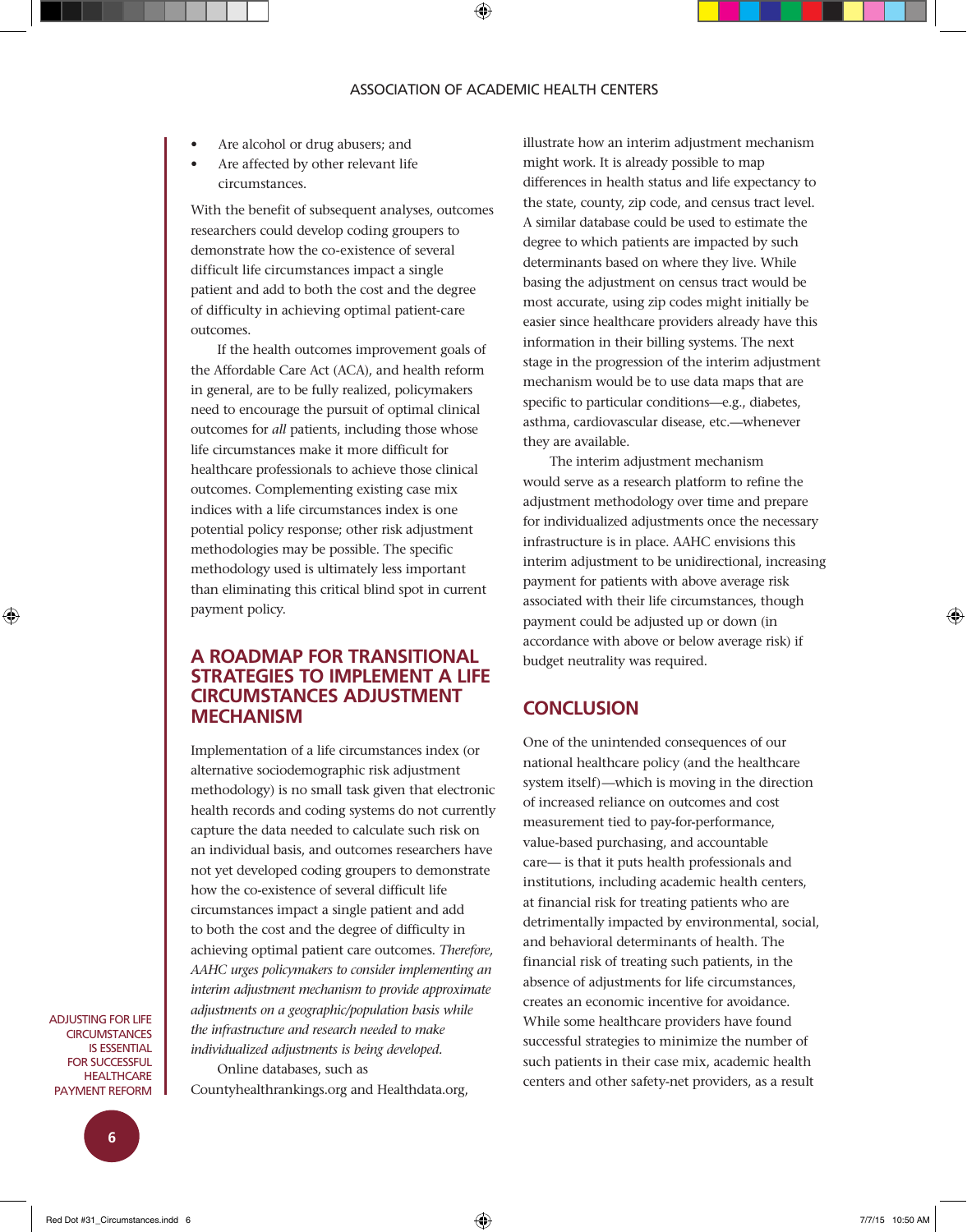of either voluntary mission or mandates, treat a disproportionate share of such patients.

As our healthcare system becomes increasingly driven by performance and outcomes, the financial penalty for treating patients who are detrimentally impacted by environmental, social, and behavioral determinants of health will increase. To make fair and effective comparisons of performance and outcomes, "case mix" adjustments must not only equalize patient populations with regard to medical conditions, their relative severity, and co-existing conditions that increase complexity, they must also explicitly take into account life circumstances that have a direct and substantial impact on clinical outcomes.

The requisite data infrastructure does not currently exist for full implementation of an individualized life circumstances adjustment mechanism, but databases already exist that could serve as the basis for an interim mechanism using a geographic population-based approximation. This interim adjustment mechanism would increase the fairness of payment systems until the methodology for individualized adjustment could be fully implemented.

#### **Endnotes**

<sup>1</sup> N Engl J Med 2007; 357:1221-1228 September 20, 2007.

- <sup>2</sup> *See, e.g.,: Global status report on noncommunicable diseases 2010, World Health Organization, April 2011; The Oregon Health Insurance Experiment: Evidence from the First Year*  (NBER Working Paper Series, Working Paper 17190), A. Finkelstein, S. Taubman, B. Wright, M. Bernstein, J. Gruber, J. Newhouse, H. Allen, K. Baicker, The Oregon Health Study Group, July 2011.
- <sup>3</sup> *See, e.g.*, Seligman H., Bolger A., Guzman D., López A., Bibbins-Domingo K., Exhaustion Of Food Budgets At Month's End And Hospital Admissions For Hypoglycemia. Health Affairs, January 2014: vol. 33 no. 1 116-123.
- <sup>4</sup> Institute of Medicine of the National Academies, *Capturing Social and Behavioral Domains and Measures in Electronic Health Records: Phase 2*, November 13, 2014. The report continues: "With this goal in mind, a committee was convened to conduct a two-phase study, first to identify social and behavioral domains that most strongly determine health, and then to evaluate the measures of those domains that can be used in EHRs. In *Capturing Social and Behavioral Domains in Electronic Health Records: Phase 1*, the

committee identified 17 domains that they considered to be good candidates for inclusion in EHRs. The second report, *Capturing Social and Behavioral Domains and Measures in Electronic Health Records: Phase 2*, pinpoints 12 measures related to 11 of the initial domains and considers the implications of incorporating them into all EHRs."

- <sup>5</sup> Fiscellla K., Burstin H., Nerenz D., "Quality Measures and Socio-demographic Risk Factors" JAMA. Dec 24/31, 2014. Vol. 312, Num. 24.
- <sup>6</sup> National Quality Forum, *Risk Adjustment for Socioeconomic Status or Other Sociodemographic Factors*, March 18, 2014.
- <sup>7</sup> National Quality Forum, ibid.
- <sup>8</sup> Galloway, Ian, *Using Pay-For-Success To Increase Investment In The Nonmedical Determinants Of Health*, Health Affairs, November 2014 vol. 33 no.11 1897- 1904.
- <sup>9</sup> AAHC Issue Brief, "The Business Case for Academic Health Centers Addressing Environmental, Social, and Behavioral Determinants of Health", November 2011.
- <sup>10</sup> Lipstein, S.H., Dunagan, W.C, "The Risks of Not Adjusting Performance Measures for Sociodemographic Factors," Annals of Internal Medicine, Vol.161 No.8, October 21, 2014.
- 11Wong, W.F., LaVeist, T.A., Sharfstein, J.M, "Achieving Health Equity by Design," JAMA, Vol.313 No.14, April 14, 2015.
- <sup>12</sup> Lipstein S. citing Williamson R, Marmot M., Social Determinants of Health: The Solid Facts. Second Edition, World Health Organization. 2003:10; and Cutler, DM, Lleras-Murey, A. Understanding Differences in Health Behaviors by Education. J Health Econ, 2010; (1):1-28.
- <sup>13</sup>Taubman S., Allen H., Wright B., Baicker K., Finkelstein A., Medicaid Increases Emergency-Department Use: Evidence from Oregon's Health Insurance Experiment. Science, January 2014: Vol. 343 no. 6168 pp. 263-268.